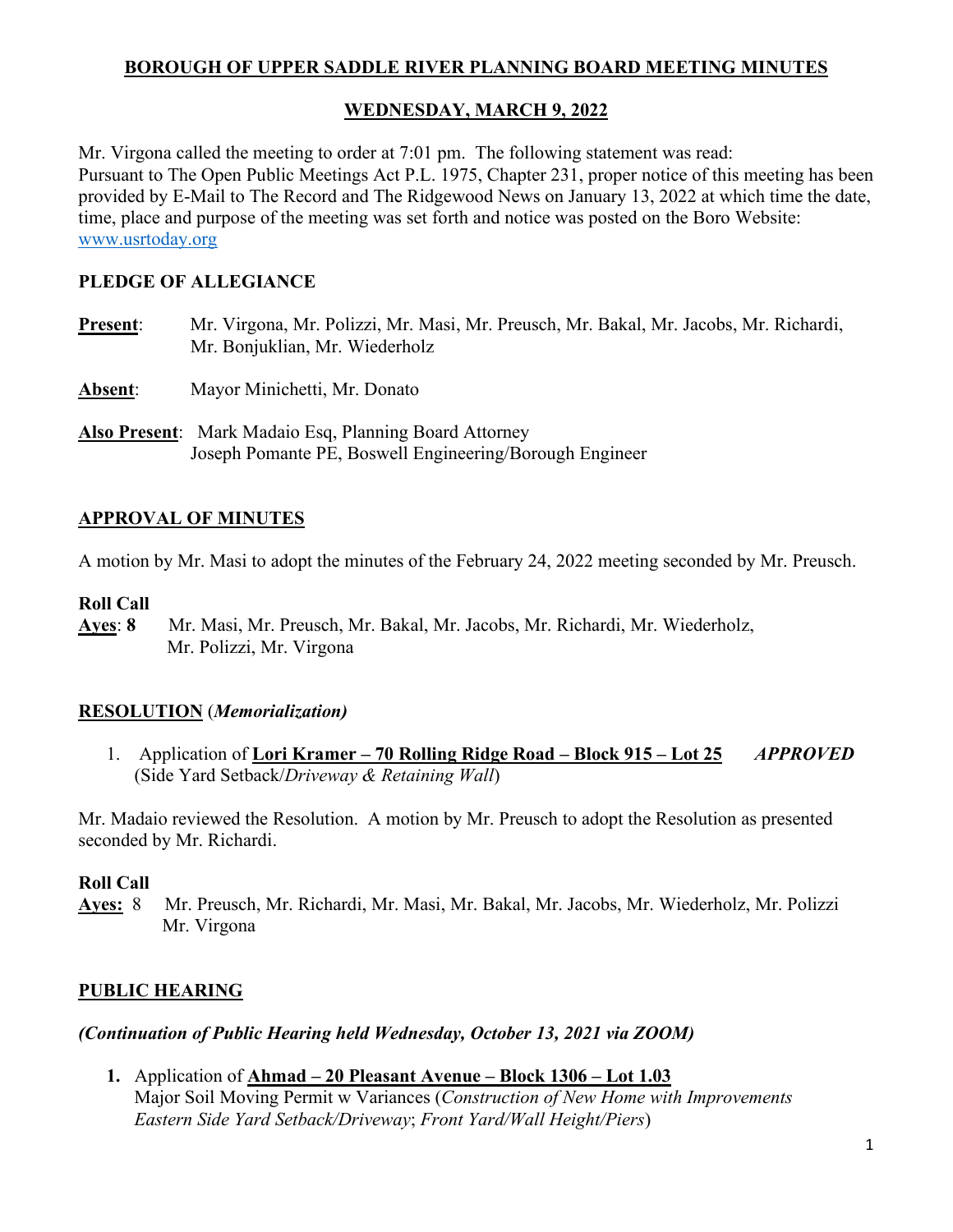*Arthur Neiss Esq, (Beattie Padovano) advised he is representing the objectors to this Application, Anna and Patrick Pochatko, 1 Knollwood Road – Block 1306 – Lot 1.01.* 

Matthew Capizzi Esq, representing the applicant, provided a re-cap of the Application, Exhibits and testimony presented to the Board at the Public Hearing held October 13, 2021. The following additional Exhibits were identified: **A-7**: *Zoning Application with Rider – 20 Pleasant Avenue – dated January 24, 2022*; **A-8**: *Revised Site Plan – 20 Pleasant Avenue – (5) sheets prepared by Houser Engineering dated January 11, 2022;* **A-9**: *Retaining Wall Easement*; **A-10**: *Subdivision Map highlighting the Driveway*, *dated August 1, 2004*; **A-11**: *Houser Engineering Plan (4) Sheets dated January 11, 2022*; **A-12**: *Updated Aerial Exhibit dated March 9, 2022*; **B-2**: *Boswell Review Letter dated January 27, 2022*.

Mr. Capizzi referenced the Planning Board Resolution Granting Subdivision Approval dated July 26, 2001 (*Exhibit A-4 – Section 5*) Mr. Capizzi maintained it was his position the Application is variance free as all the zoning and soil moving aspects pertaining to the driveway and retaining walls were supported and approved by the Planning Board in 2001.

Discussion followed.

Mr. Capizzi advised based upon the Board's comments provided at the October 13, 2021 Public Hearing, the driveway and retaining walls have been modified; the Architectural Plan remains as presented.

Tyler VanderValk, PE (Houser Engineering) duly sworn by Mr. Madaio, testified to preparing the Site Plan, dated January 11, 2022 **(A-11**). Mr. VanderValk testified to the environmental restrictions associated with the triangular shaped vacant lot attributed to the Pleasant Brook aligned along the property frontage. Mr. VanderValk testified the retaining walls are required due to the change of grade. The higher walls are in the front, the rear walls balance the site from a soil moving prospective and provide the least impact to the neighboring property.

Discussion followed regarding the interpretation of wall height.

In response to the Board, Mr. Pomante (Boswell Engineering) commented any walls above (4) ft in height require a variance. The (2) 6  $\frac{1}{2}$  ft. walls separated by 2 ft. is not great enough and is actually (1) wall.

Mr. Neiss, referenced comments provided in the Boswell review letter January 27, 2022, related to the variance for the driveway and the soil movement calculations.

A motion to open the Hearing to Members of the public by Mr. Bonjuklian seconded by Mr. Jacobs for questions regarding the testimony provided by Mr. VanderValk.

No one appeared to provide comment.

The Board recessed at 8:55 pm and reconvened at 9:00 pm.

Joseph Vince, PP (Schwanewede Hals Engineering) duly sworn by Mr. Madaio advised he was appearing on behalf of the Applicant. Mr. Vince testified to reviewing the Site Plan, Planning Board Resolution dated July 26, 2001 and visiting the site. Mr. Vince testified the creation of the Subdivision was perfected by filing of the Deed and Map and is legally binding. The driveway location is consistent with the Filed Map and the Board Resolution. The retaining walls were constructed by Mr. Ganzhorn via a Deed of Easement between himself and Lot 1.01 dated June 30, 2008; this easement runs with the land.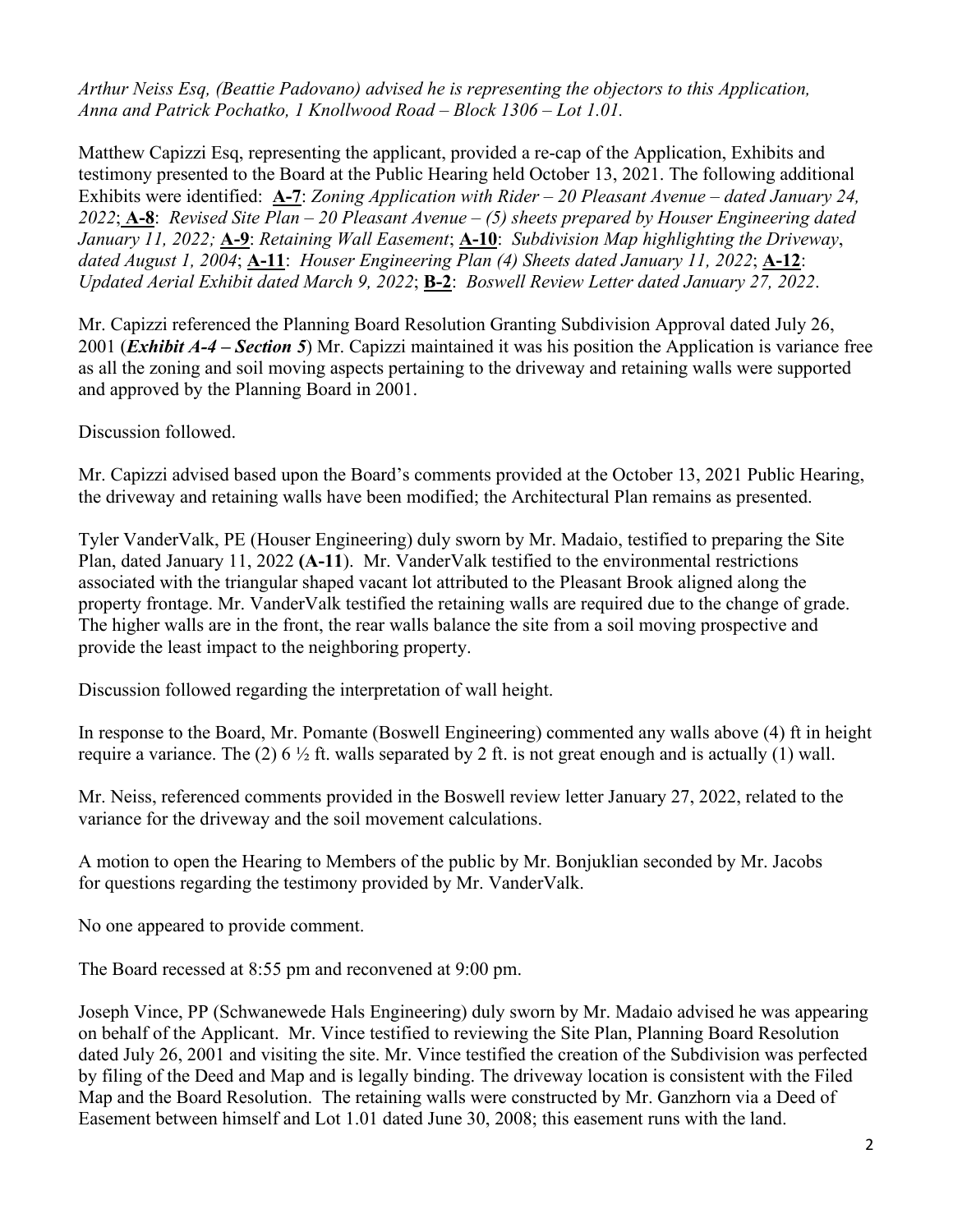Mr. Vince reviewed the contours of the property testifying the constraints of the environmental buffers limit the area of where a dwelling could be constructed. If the dwelling were to be moved forward it would appear massive; the tiered walls are strictly required due to the topographic and environmental restrictions.

In response to comments from the Board, Mr. Vince testified any development of the property would require retaining walls. The 12 ft. driveway has been reduced to a width of 11 ft. Mr. Vince testified the Applicant has more than satisfied the negative criteria for granting a C-2 variance; the relief requested can be granted without substantial detriment to the public good and will not substantially impair the intent and purpose of the zone plan (Master Plan) and zoning ordinance.

A motion by Mr. Preusch to open the Hearing to Members of the Public for questions regarding the testimony provided by Mr. Vince seconded by Mr. Polizzi. No one appeared to provide comment.

Mr. Neiss, questioned if Mr. Vince had reviewed the Memo provided by Police Chief Rotella concerning the placement of the driveway, dated October 29, 2021 identified a **O-***1*. Mr. Vince testified he had reviewed the Memo, but disagrees, as the driveway location above the flood line had already been approved by Resolution.

Mr. Neiss further questioned Mr. Vince regarding the window well encroaching into the triangle.

In response, Mr. VanderValk testified if the window well encroaches it will be relocated.

Further questioning ensued regarding the required buffer areas per Ordinance 137-7 and 137-8.

Mr. Capizzi objected to the legal arguments.

In response to comments from the Board, Mr. Capizzi advised the Applicant is responsible for the maintenance of the retaining walls. Mr. VanderValk advised the soil test logs are reliable and does not change the calculations as provided on the Site Plan – Sheet 1. Mr. Pomante commented the soil logs should be updated.

In response to comments from the Board regarding the removal of the guardrail, Mr. VanderValk testified the Applicant has not requested approval from the appropriate authority. Mr. Preusch advised if the guard rail located on Pleasant Avenue (a Municipal Road) is removed or relocated it must meet the current DOT guidelines.

Mr. Capizzi advised the Landscaping Plan will be submitted and presented at the next meeting.

A motion by Mr. Preusch to open the Meeting to Members of the Public seconded by Mr. Jacobs. No one appeared to provide comment.

Mr. Capizzi requested continuation of the Public Hearing regarding the Application be carried to the Thursday, March 24, 2022 meeting without further noticing required.

Mr. Capizzi advised testimony at the next Hearing will be provided by the Landscape Architect and the Traffic Engineer, Louis Luglio PE.

Mr. Neiss advised Carl Peters PE will provide testimony on behalf of the objectors.